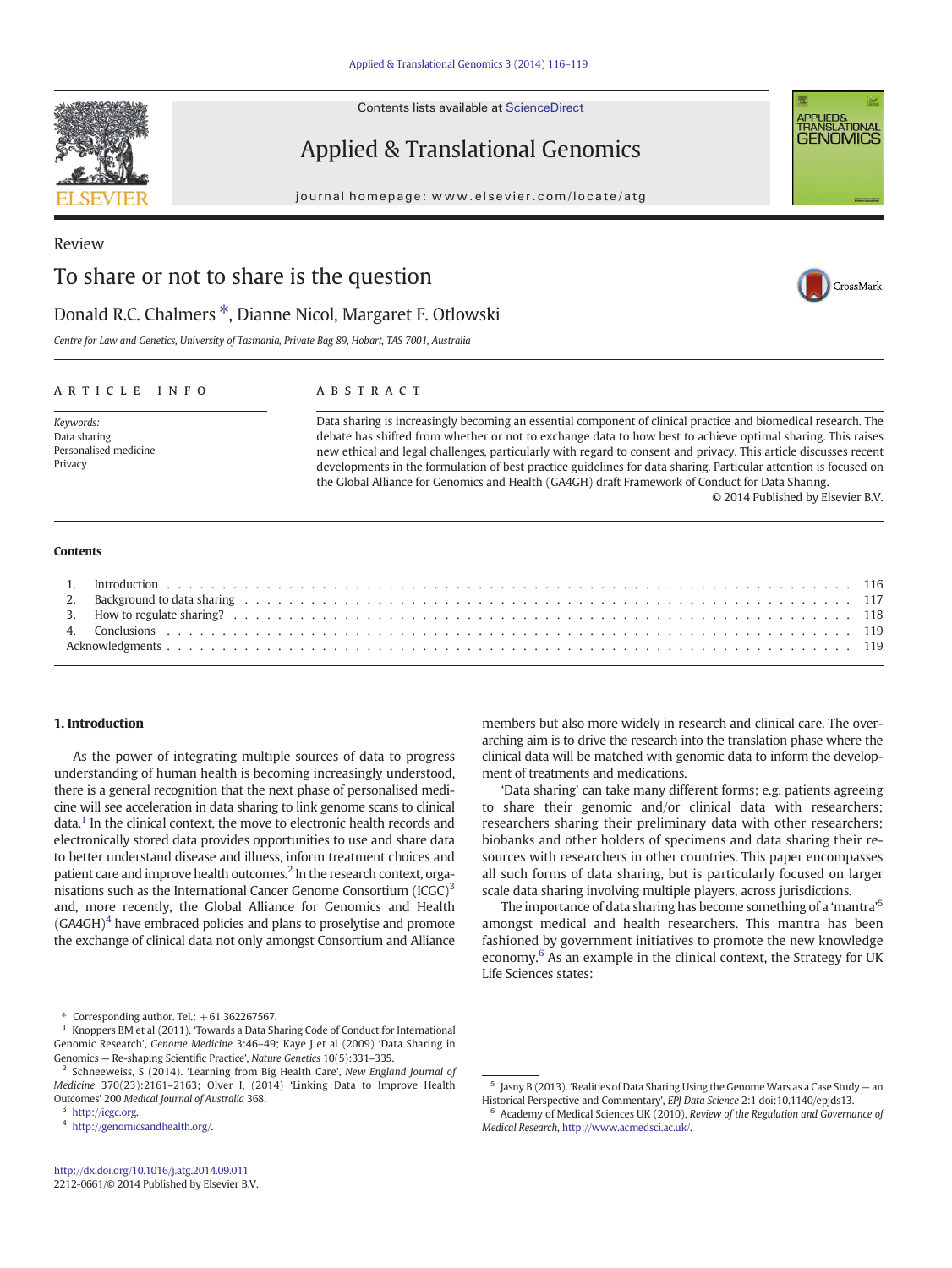'The UK can do much more to harness the opportunity that exists in the NHS. There is huge potential to better support the adoption and diffusion of innovation, to access patient data to inform the developmental phase, and to involve patients in trials and early access schemes for the treatment of chronic diseases, such as cancer.'<sup>7</sup>

The sheer volumes of data are creating mountainous storage and download exchange challenges.<sup>8</sup> The debate has shifted from whether or not to share data for research, together with the accompanying technical challenges, to how data exchange should be done in order to add value to the research endeavour whilst protecting research participants.<sup>9</sup> However, like genomic science itself, data sharing in this arena has not proven to be easy and a long road lies ahead. There is recognition of the need for a risk/benefit analysis; whilst data sharing is seen as essential to promote the goals of the genome era, care must be taken to minimise the risk of harm from such data sharing. Of its nature, genetic data has some particular characteristics: genetic information is ubiquitous, permanent and unalterable. Even when de-identified, genetic data is always inherently identifiable, and this applies also to person's whole genome sequence, so special protections are required if such data is to be linked to other sensitive information.<sup>10</sup> As mechanisms for data protection become increasingly sophisticated, risk arises from new strategies to outflank protections. $11$  Once data is released into the public domain, neither participants nor researchers can control its use, or the possibility of that data being linked to other data sets.<sup>12</sup> The pitfalls for data sharing are many, with privacy, industry–academia divides, distinction between first and third world technological capacities, and diverse researcher, clinical and institutional practices amongst the regulatory hurdles across national borders.  $13$  Other challenges include workforce and infrastructure limitations but one of the greatest challenges is overcoming policy issues.<sup>14</sup> Kaye has identified four particular areas for attention:

'The difficulties of acknowledging individual contributions to the generation of data; the way that these policies change the responsibilities towards participants; the implications that this has for maintaining public trust; and the new mechanisms that have been developed for oversight of access to data.'<sup>15</sup>

A key issue in this context is the level of informed consent for data sharing. Potentially there are a range of models – at one extreme – no consent or notice, or notice only, or 'opt-out' rights or 'opt in' rights or other forms of express consent. Because of the scale of genomic data and very nature of biobanks as platforms for research undertaken over a period of time, there has been considerable support for a 'broad consent' model whereby participants give agreement to the use of their samples and information, in a de-identified form, for future as yet unspecified research, subject to normal ethics committee review and this approach is endorsed in a number of jurisdictions.<sup>16</sup> There are some commentators, however, who contest that this can ever be an effective consent.<sup>17</sup>

Kaye has promoted technologically aided 'dynamic consent' as part of a more sophisticated genomic data management system: i.e. 'a personalised, digital interface that connects researchers and participants,' facilitating 'two-way communication to stimulate a more engaged and informed.. participant population where individuals can tailor and manage their own consent and preference.'<sup>18</sup> There is continuing debate about optimal consent models for biobanks and large data sharing platforms<sup>19</sup>; for the purposes of this paper, as a minimum, broad consent should be obtained from participants to future genomic research and for data sharing, as a precondition for data sharing.

The development of data sharing policies and practices will require the development of standards.20 This article examines how far an international code or framework of ethics may contribute to changing attitudes and practices towards more responsible and secure sharing of research and clinical data.

#### 2. Background to data sharing

There has been major expansion of globalisation of research in the 'Genome Era'. This has prompted a range of international organisations to enter the arena of international ethics standard setting. Examples are UNESCO (and their trilogy of Declarations on the Human Genome and Human Rights, 1997; Human Genetic Data 2005; and Bioethics and Human Rights 2005) and the OECD (particularly their Report on Creation and Governance of Human Genetic Research Databases, in 2007 and their Guidelines on Human Biobanks and Genetic Research Databases 2009). Similarly, there has been a great deal of progress by national organisations in the development of governance frameworks for biorepositories, which are seen as essential resources for global genomic research. As examples, the National Cancer Institute of the National Institutes of Health provided guidance on biobanks in 2006, $^{21}$  as did the international Human Genome Organisation in their Human Genomic Databases Report in 2002. In Australia, the National Health and Medical Research Council commissioned a Biobanks Information Paper in 2010.

From the 1996 Human Genome Project Bermuda Declaration onwards, researchers themselves have also embraced the data sharing movement.<sup>22</sup> There is a realisation by researchers of the power of shared data.<sup>23</sup> This can, however, represent a tension with university policies focusing on protection of intellectual property rights, engagement with industry and formalisation of exchanges of materials.<sup>24</sup> Despite this, it is widely understood that genomic research is a

 $21$  National Cancer Institute, National Institutes of Health, US Department of Health and Human Services (2006). First-Generation Guidelines for NCI-Supported BioRepositories, [http://biospecimens.cancer.gov/biorepositories/](http://biospecimens.cancer.gov/biorepositories/First%20Generation%20Guidelines%20042006.pdf)

[First%20Generation%20Guidelines%20042006.pdf.](http://biospecimens.cancer.gov/biorepositories/First%20Generation%20Guidelines%20042006.pdf)

Academy of Medical Sciences UK (2010), Review of the Regulation and Governance of Medical Research, [http://www.acmedsci.ac.uk/.](http://www.acmedsci.ac.uk/)

<sup>8</sup> Google, Amazon and Microsoft are active in this new cloud commercial environment. <sup>9</sup> Ohno-Machado, L (2012) 'To Share or not to Share: That is Not the Question' Science Translation Medicine 4:1–4.

<sup>&</sup>lt;sup>10</sup> Ohno-Machado, L (2012) 'To Share or not to Share: That is Not the Question' Science Translation Medicine 4:1–4.

<sup>&</sup>lt;sup>11</sup> Erlich Y and Narayanan A, (2014) 'Routes for Breaching and Protecting Genetic Priva-

cy' *Nature Review Genetics 15:409.*<br><sup>12</sup> Kaye J et al (2009). 'Data Sharing in Genomics — Re-shaping Scientific Practice', Nature Genetics 10(5):331–335.

<sup>&</sup>lt;sup>13</sup> Jasny B (2013). 'Realities of Data Sharing Using the Genome Wars as a Case Study − an Historical Perspective and Commentary', EPJ Data Science 2:1 doi:10.1140/ epjds13.

<sup>0</sup>hno-Machado, L (2012) 'To Share or not to Share: That is Not the Question' Science Translation Medicine 4:1–4.

<sup>&</sup>lt;sup>15</sup> Kaye J et al (2009). 'Data Sharing in Genomics - Re-shaping Scientific Practice', Nature Genetics 10(5):331–335.

<sup>&</sup>lt;sup>16</sup> Otlowski, M (2012). 'Tackling Legal Challenges Posed by Population Biobanks: Reconceptualising Consent Requirements' Medical Law Review 20, 191–226.

 $^{17}\,$  Allen, C Joly, Y and Grandos Morena, P (2013). 'Data Sharing, Biobanks and Informed Consent: A Research Paradox? McGill Journal of Law Health 7, 85–120;.

<sup>18</sup> Kaye J et al 'Dynamic consent: a patient interface for twenty-first century research networks' European Journal of Human Genetics (2014) advance online publication 7 May 2014; doi: 10.1038/ejhg.2014.71 [http://www.nature.com/ejhg/journal/vaop/ncurrent/](http://www.nature.com/ejhg/journal/vaop/ncurrent/full/ejhg201471a.html) [full/ejhg201471a.html](http://www.nature.com/ejhg/journal/vaop/ncurrent/full/ejhg201471a.html).

<sup>&</sup>lt;sup>19</sup> Stein, D (2013) 'Reforming Biobank Consent Policy: A Necessary Move Away from Broad Consent Toward Dynamic Consent' Genetic Testing and Molecular Biomarkers 17 (12) 855–856; Steinbekk, K Myskja B and Solberg B (2013). 'Broad Consent versus Dynamic Consent in Biobanks Research: Is Passive Participation an Ethical Problem?' European Journal of Human Genetics 21, 897–902.

Kush R and Goldman M (2014). 'Fostering Responsible Data Sharing through Standards', New England Journal of Medicine 370(23):2163–2165.

<sup>&</sup>lt;sup>22</sup> Sulston J and Ferry G (2003). The Common Thread, Corgi Books 165-9 and passim.

<sup>&</sup>lt;sup>23</sup> Joly Y, Dove ES, Knoppers BM, Bobrow M & Chalmers D (2012). 'Data Sharing in the Post-genomic World: the Experience of the International Cancer Genome Consortium (ICGC) Data Access Compliance Office (DACO)', PLoS Computer Biology 8(7): e1002549. doi:10.1371/journal.pcbi.1002549.

<sup>&</sup>lt;sup>24</sup> Caulfield T, Harmon SHE and Joly Y (2012). 'Open Science Versus Commercialization: a Modern Research Conflict', Genome Medicine 4:1.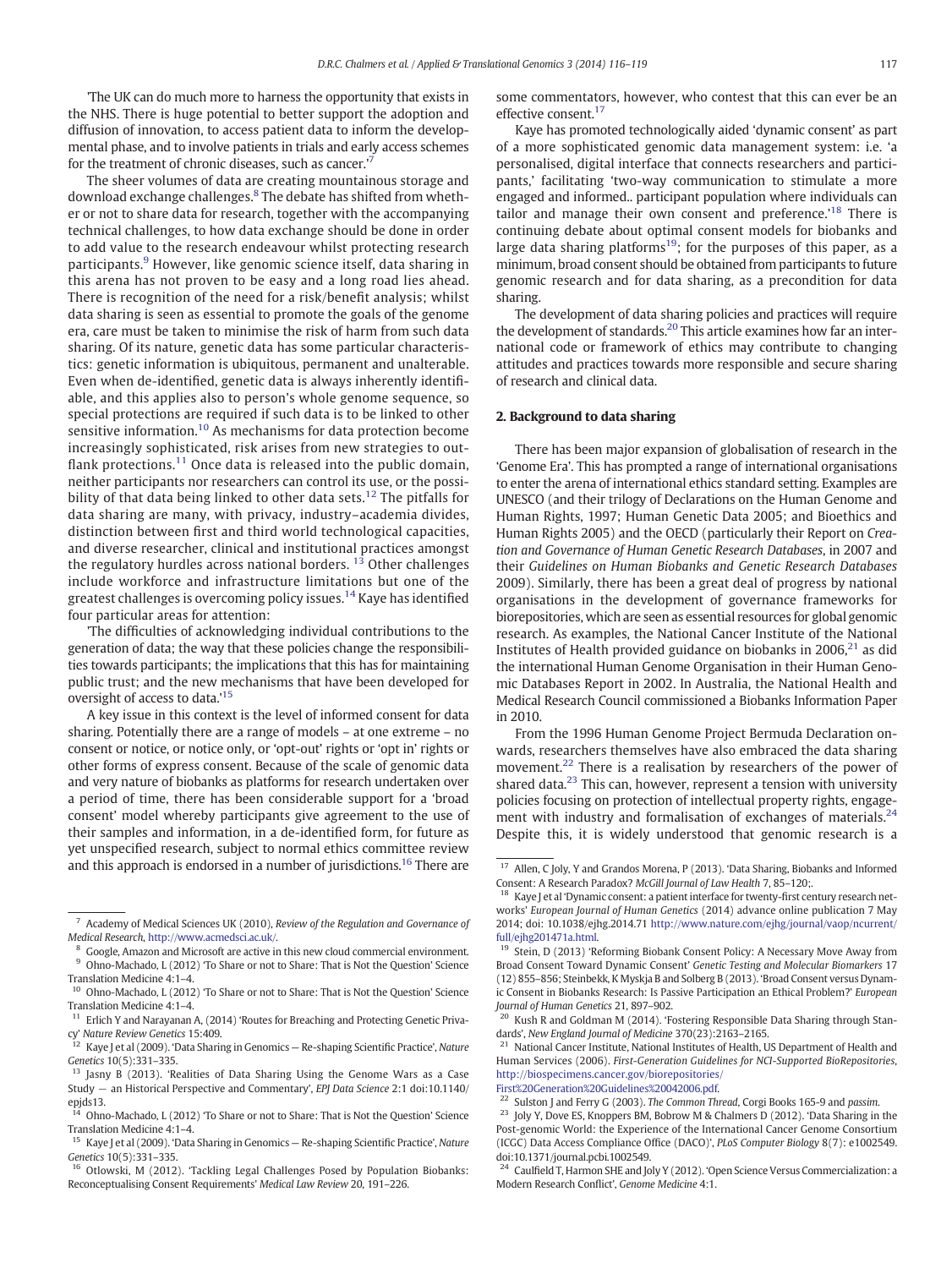worldwide endeavour that requires the cooperation of researchers working together between nations. However, the laws and guidelines that govern such exchanges, including any subsequent use, differ between countries, reflecting the cultural diversity that exists between them. This presents a challenge, as there is no current international agreement between nations at a high level that governs such exchange, and national ethical guidelines are often developed without considering the need for international harmonisation (with the exception of EU member states).

The exchange of biological materials provides a useful reference point. One of the features of the early stages of this biotechnology revolution in the 1980s and 1990s was an increase in collaborations between academia and industry, usually accompanied by transfer of intellectual property rights and essential biological research materials. Traditionally, these were freely shared and exchanged between researchers, frequently without any type of legal documentation.<sup>25</sup> The 1980s saw increasing engagement of universities with industry and the development of national biotechnology strategies aimed at commercialising research, coinciding with a move away from this scientific norm of free and open sharing. University policies for engagement with industry began to be directed towards protection of intellectual property rights and their transfer to industry through assignment, licensing and the creation of spin out companies. This university and industry engagement saw the emergence of specialist technology transfer offices.<sup>26</sup>.

There are great expectations that research in the 'Genome Era'<sup>27</sup> will lead to the development of innovative products and processes in human healthcare, agriculture, the environment and industry. Government policy in many developed nations, expressly supports this research direction. Although the impetus to secure intellectual property rights remains strong, raw research data are increasingly shared amongst researchers and uploaded on open access sites to maximise their availability to other interested research groups.<sup>28</sup> Leading research funders, such as the United States National Institutes of Health (NIH) Policy for Sharing of Data Obtained in NIH Supported or Conducted Genome-Wide Association Studies have led initiatives to promote the sharing of data by requiring that datasets remain available to all investigators, unencumbered by intellectual property claims.<sup>29</sup> Similarly, many public foundations such as the Welcome Trust and other signatories to the Full Joint Statement by Funders of Health Research,<sup>30</sup> have joined these initiatives to promote the sharing of data generated in research activities by publication of open access sites.

This modern open access culture, often referred to as the 'research commons' aims to increase the volume and quality of research using existing and new datasets. $31$ 

#### 3. How to regulate sharing?

If the question on sharing data is more and more receiving an affirmative answer, because it is seen as an ethical and scientific imperative, regulation will need to be reviewed and tested for ethical and legal 'fitness-for-purpose'. In addition, the amount of data and the frequency of access will expand exponentially, making this testing for ethical and legal 'fitness-for-purpose' essential. In this regard, three organisations have taken leadership in promoting and developing data sharing principles in the specific context of collaborative international genomics research. $32$  These organisations, together with the Global Alliance for Genomics and Health (GA4GH) have prepared a set of guiding principles in a preliminary international data sharing Framework of Conduct for Data Sharing. The Framework is a preliminary set of standards for ethical and legal 'fitness-for-purpose' in data sharing and a focus to promote and maintain ongoing international discussion.<sup>33</sup>

The challenges of responsible ethical and legal data exchange have clear parallels with the development of regulatory frameworks for biobanks. Challenges to traditional notions of individual consent, privacy and public trust were acknowledged, $34$  and were particularly pertinent to large-scale population biobanks involving long-term tissue and data storage; multiple research projects, often involving different research teams in different countries; and research projects which were not clearly defined when the biobank was created. The establishment of these large-scale biobanks around the world led to the development of policy statements by the OECD,<sup>35</sup> practical guidelines from funders, such as the US NCI<sup>36</sup> and professional societies, such as  $ISBER<sup>37</sup>$  and much academic commentary debating the nature, form and content of the instruments needed to regulate this activity. In addition, some biobanks, like the UK Biobank, developed their own ethics and governance frameworks.<sup>38</sup> Large-scale data sharing initiatives and related issues of 'big data' can be seen from this perspective. The effort of the GA4GH in its preliminary international Framework of Conduct for Data Sharing is a major direction-setting initiative towards the development of responsible ethical and legal standards by the research community. The Framework incorporates four Foundational Principles for Responsible Data Sharing {Respect Individuals, Families and Communities; Advance Research and Scientific Knowledge; Promote Health, Wellbeing and the Fair Distribution of Benefits; and, Foster Trust, Integrity and Reciprocity) and ten Core Elements for Responsible Data Sharing (Transparency; Accountability; Engagement; Data Security and Quality; Privacy, Data Protection and Confidentiality; Risk–Benefit Analysis; Recognition and Attribution; Sustainability; Education and Training; and, Accessibility and Dissemination). These are standards and do not provide a single

<sup>25</sup> Bennett A, Streitz W and Gaecel R (2007). 'Specific Issues with Material Transfer Agreements', in Krattiger A, Mahoney R, Nelsen, L et al (eds) Intellectual Property Management in Health and Agricultural Innovation: A Handbook of Best Practices. MIHR: Oxford; UK and PIPRA: Davis, USA. Chapter 7.3: 697–706.

<sup>&</sup>lt;sup>26</sup> Rodriguez, V. (2007) Merton and Ziman's mode of science: the case of biological and similar material transfer agreements. Science and Public Policy 34: 355–363 There was also a formalisation of exchanges of biological materials, through material transfer agreements.  $^{27}$  Collins F (2010) The Language of Life: DNA and the Revolution in Personalized Medicine, Harper Collins Publishers passim.

<sup>&</sup>lt;sup>28</sup> Toronto International Data Release Workshop Authors (2009). 'Prepublication Data Sharing', Nature 461:168–170.

<sup>&</sup>lt;sup>29</sup> National Institutes of Health (NIH), Final NIH Statement on Sharing Research Data (26 February 2003), [http://grants.nih.gov/grants/guide/notice-](http://grants.nih.gov/grants/guide/notice-files/NOT-OD-03-032.html)files/NOT-OD-03-032.html. See also Glitter DM, 'The Challenges of Achieving Open Source Sharing of Biobank Data' (2010) 29(6) Biotechnology Law Report 623 at 627–628.

<sup>30</sup> Karunakara U (2013). 'Data Sharing in a Humanitarian Organization: The Experience

of Medecins Sans Frontieres', *PloS Medicine* 10(12):e1001562.<br><sup>31</sup> Bubela T, Schofield PN, Ryan CD, Adams A and Einhorn D (2012). 'Managing Intellectual Property to Promote Pre-Competitive Research: the Mouse as a Model for Constructing a Robust Research Commons', Journal of Law, Information and Science 22:98–121.

 $32$  The international Public Population Project in Genomics ( $P^3G$ ), an international consortium of large-scale genetic epidemiological studies and biobanks; the European Network for Genetic and Genomic Epidemiology (ENGAGE), a research project to translate data from large-scale epidemiological research initiatives into relevant clinical information; and the Centre for Health, Law and Emerging Technologies (HeLEX).

<sup>&</sup>lt;sup>33</sup> This idea was promoted and adopted by the GA4GH from the article by Knoppers BM et al (2011). 'Towards a Data Sharing Code of Conduct for International Genomic Research', Genome Medicine 3:46–49. The "Code" was replaced in version 7 with

<sup>&</sup>quot;Framework".<br><sup>34</sup> Knoppers BM and Chadwick R (2006). 'Human Genetic Research: Emerging Trends in Ethics', Nature Reviews Genetics 6:75–79.

<sup>&</sup>lt;sup>35</sup> Organisation for Economic Cooperation and Development, Guidelines on Human Biobanks and Genetic Research Databases (OECD, 2009), [www.oecd.org/dataoecd/41/47/](http://www.oecd.org/dataoecd/41/47/44054609.pdf) [44054609.pdf.](http://www.oecd.org/dataoecd/41/47/44054609.pdf)

<sup>&</sup>lt;sup>36</sup> See, for example, First-Generation Guidelines for NCI-Supported BioRepositories April 2006, National Cancer Institute, National Institutes of Health, U.S. Department of Health and Human Services [http://biospecimens.cancer.gov/biorepositories/](http://biospecimens.cancer.gov/biorepositories/First%20Generation%20Guidelines%20042006.pdf) [First%20Generation%20Guidelines%20042006.pdf](http://biospecimens.cancer.gov/biorepositories/First%20Generation%20Guidelines%20042006.pdf).

International Society for Biological and Environmental Repositories (ISBER). "Best Practices for Repositories I: Collection, Storage, and Retrieval of Human Biological Materials for Research" (2005) 3 Cell Preservation Technology 1, 5-48.

<sup>38</sup> UK Biobank, Ethics and Governance Framework, Version 3.0 2007 [http://www.](http://www.ukbiobank.ac.uk/wp-content/uploads/2011/05/EGF20082.pdf?phpMyAdmin=trmKQlYdjjnQIgJ%2CfAzikMhEnx6) [ukbiobank.ac.uk/wp-content/uploads/2011/05/EGF20082.pdf?phpMyAdmin=](http://www.ukbiobank.ac.uk/wp-content/uploads/2011/05/EGF20082.pdf?phpMyAdmin=trmKQlYdjjnQIgJ%2CfAzikMhEnx6) [trmKQlYdjjnQIgJ%2CfAzikMhEnx6.](http://www.ukbiobank.ac.uk/wp-content/uploads/2011/05/EGF20082.pdf?phpMyAdmin=trmKQlYdjjnQIgJ%2CfAzikMhEnx6)